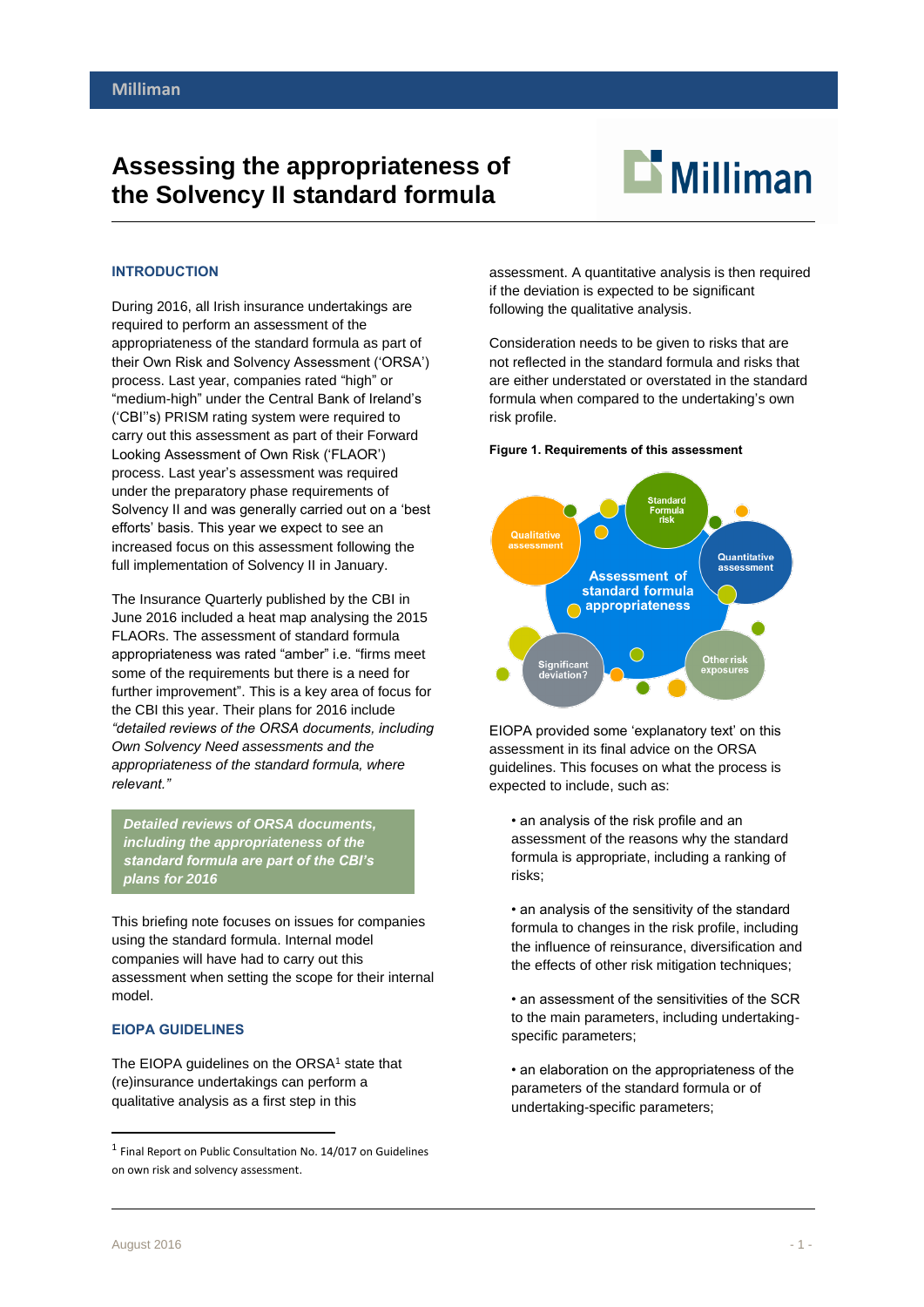• an explanation why the nature, scale and complexity of the risks justify any simplifications used;

• an analysis of how the results of the standard formula are used in the decision making process.

# **WHERE TO START?**

Most companies would typically start by assessing the risks covered by the standard formula. EIOPA published a document in July 2014<sup>2</sup> on the assumptions underlying the standard formula calculation to aid undertakings in this assessment.

# *Standard Formula Risks*

Initially, the standard formula risks should be ranked based on their materiality in terms of capital charges. Each risk should then be assessed by comparing the undertakings' risk profile to the standard formula assumptions outlined in the aforementioned EIOPA document. The principle of proportionality should be reflected when carrying out this assessment, with due consideration given to the nature, scale and complexity of the risk exposures.

Taking equity risk as an example, one of the assumptions underlying the equity risk capital charge for type 1 equities is that the undertaking holds an equity portfolio that is well diversified with respect to geography (developed market countries), stock size (large, mid, small, micro cap), sectors and investment style (growth, value, income etc.). Undertakings should firstly assess on a qualitative basis whether their equity investments are similarly diversified. If an undertaking has a large concentration of equities in a particular country or sector for example, then the undertaking's risk profile may deviate from the assumptions underlying the standard formula. Undertakings will also need to consider other assumptions underlying the equity risk capital charge, such as the symmetric adjustment and type 2 equities.

Supervisors have already cited possible areas where the standard formula may not be appropriate. In the UK, the Prudential Regulation Authority expects to see deviations in respect of longevity risk for deferred and impaired annuities, operational risk where there is a reliance on legacy systems, and

equity risk for concentrated exposures as discussed above.

The appropriateness of the correlation factors used to calculate the impact of diversification should also be considered, particularly if the Solvency Capital Requirement ('SCR') mainly stems from a small number of risk modules.

# *Uncovered Risks*

The next step would be to look at risks that are not covered by the standard formula i.e. 'uncovered risks'. EIOPA identified some of these risks, such as inflation risk, reputation risk, liquidity risk, contagion risk and legal environment risk, in its document on the assumptions underlying the standard formula. The CBI also mentioned governance risk, strategy / business model risk and conduct risk in its feedback on the 2014 FLAOR reports. Other risks not covered by the standard formula could include spread and concentration risk associated with government bonds, volatility risk and longevity risk associated with employee defined benefit schemes. This is not an exhaustive list - considerations will depend on the undertaking's individual risk profile.

*Uncovered risks include risk exposures that are not allowed for under the standard formula. The risks to be assessed will depend on the undertaking's individual risk profile and may include volatility risk, spread risk on government bonds, liquidity risk, reputational risk and strategy / business model risk, amongst others.* 

When undertaking this assessment, (re)insurers generally start by considering their most material uncovered risks first. This time there are no standard formula assumptions to compare risk profiles against so instead the qualitative analysis should focus on the scale of the risk exposures and any risk mitigation techniques employed by the undertaking.

If the undertaking is unable to demonstrate that a particular uncovered risk exposure is immaterial then it is likely that there is a significant deviation from the standard formula and a quantitative analysis will be required.

 $\overline{a}$ 

<sup>2</sup> [https://eiopa.europa.eu/Publications/Standards/EIOPA-14-](https://eiopa.europa.eu/Publications/Standards/EIOPA-14-322_Underlying_Assumptions.pdf) 322 Underlying Assumptions.pdf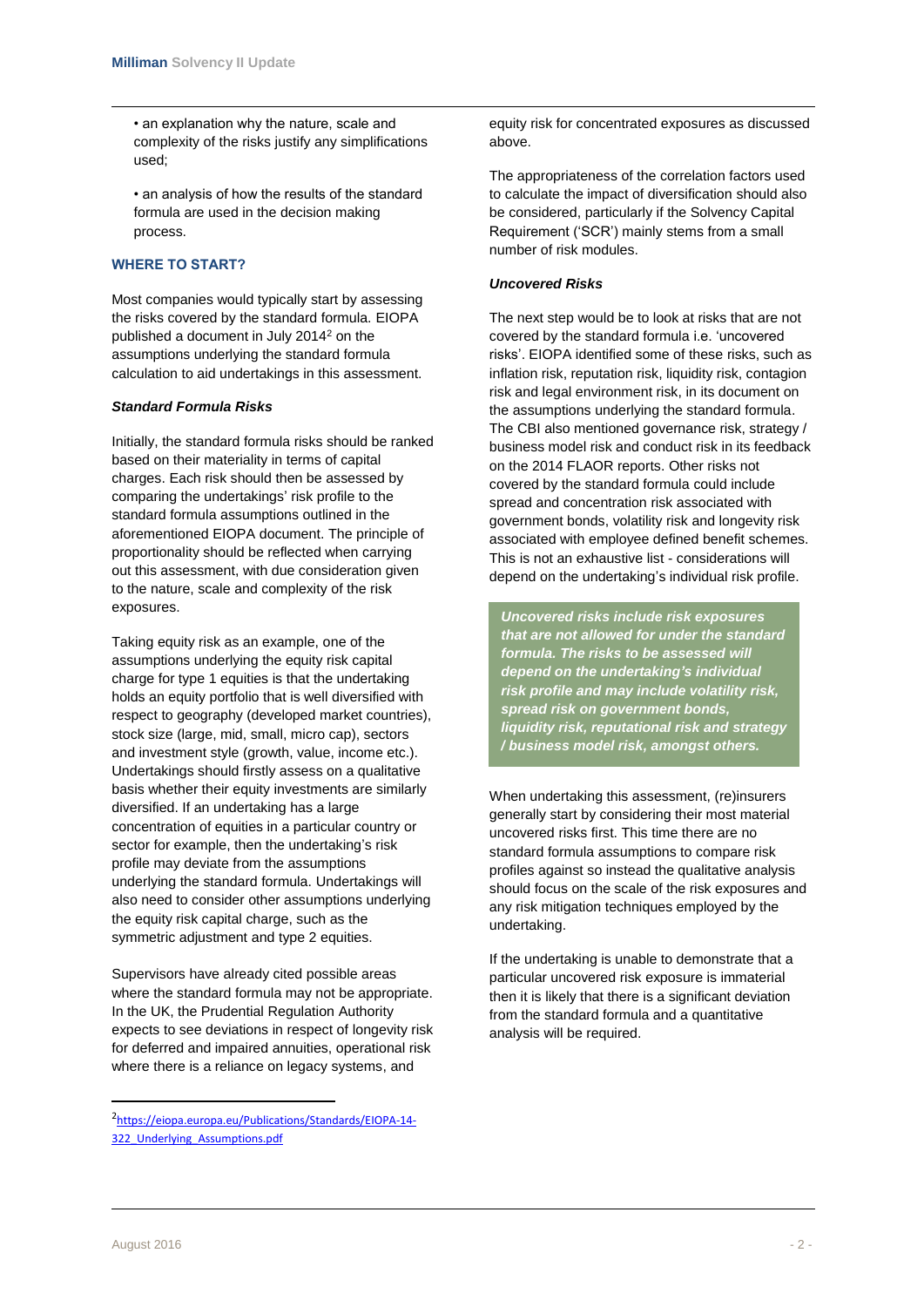Uncovered risks have been a particular focus of the CBI's recent thematic reviews. Earlier this year a number of undertakings were selected to take part in a liquidity risk thematic review. This risk can be more pronounced under Solvency II due to the recognition of projected future profits on the balance sheet as a relatively illiquid negative best estimate liability ('BEL').

The ORSA should include a qualitative description of the liquidity risk exposure of the undertaking. Generally, it is more appropriate to address liquidity risk through the use of different risk mitigation techniques rather than holding additional capital e.g. regularly projecting and monitoring the liquidity position, opening a line of credit with a third party, changing investment strategies to invest in more liquid assets etc. The liquidity risk mitigation techniques employed by the undertaking should be discussed in full in the ORSA. The key is to be able to demonstrate that the undertaking has taken sufficient steps to mitigate liquidity risk.

# **NEXT STEP - QUANTITATIVE ASSESSMENT**

A quantitative assessment is only required where significant deviations have been identified. However, EIOPA has not defined what level of deviation would be deemed to be significant in terms of the ORSA. Some stakeholders have referred to Article 279 of the Delegated Regulation that states that a deviation of 10% / 15% or more in the SCR would be considered significant in respect of imposing capital add-ons<sup>3</sup>. In practice it may be difficult to judge whether a deviation is significant without carrying out a quantitative assessment.

Undertakings can be guided by the findings of the qualitative assessments in the first instance. This should identify risk exposures that may require a quantitative assessment. The principle of proportionality should apply in the context of the materiality of the risk exposure and the potential size of the deviation. The quantitative assessment will vary by undertaking depending on risk profile there is no "one size fits all" approach that all undertakings can follow.

Uncovered risks should also be assessed quantitatively where the qualitative assessment points to a significant risk exposure that is not captured by the standard formula. We carried out a survey last year that asked Irish insurance undertakings what uncovered risks they expected to assess quantitatively. Volatility risk, liquidity risk and sovereign credit risk were the most frequent responses.

#### **Figure 2. The assessment process**



The quantitative analysis requires undertakings to recalculate capital charges under shock scenarios appropriate to their own risk profiles. This is not a straightforward task as it will require undertakings to calibrate 1 in 200 year shocks based on their underlying risk exposures. It is likely that undertakings may use approximations to do this in some circumstances. Adjusting the standard formula shocks would be a good place to start, although this may not be appropriate in all circumstances.

Sensitivity testing can also be used to determine materiality, through testing the sensitivity of the SCR to the main parameters of the standard formula or to changes in the undertaking's risk profile, including the impact of reinsurance, diversification and other risk mitigation techniques.

*The quantitative analysis is not a straightforward task – it requires undertakings to calibrate 1 in 200 year shocks based on their specific risk profiles.* 

One area where it may not be appropriate to simply adjust the standard formula shocks is in relation to operational risk, as many stakeholders believe that this is calculated quite crudely under the standard formula. The standard formula capital charge for operational risk is calculated as a percentage of premiums, technical provisions or expenses and makes no allowance for operational risk management. It is likely that some undertakings will

**.** 

 $3$  A deviation of 10% or more is significant unless there is strong evidence against this, and a deviation of 15% or more is deemed to be significant, irrespective of any other evidence.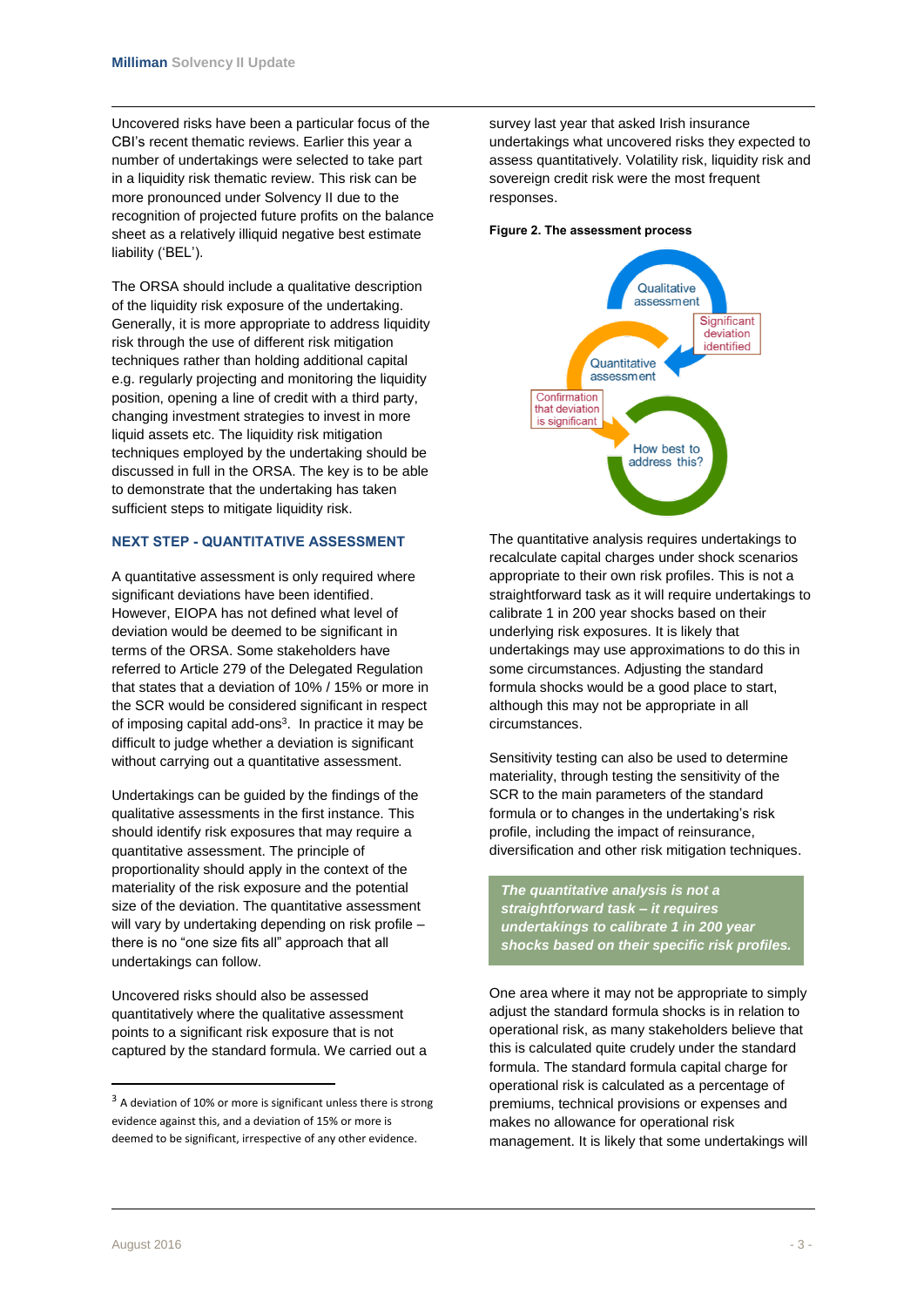identify deviations in respect of operational risk as a result. A number of undertakings have already developed operational risk models to calculate this capital charge independent of the standard formula methodology for the purpose of the ORSA and we expect that operational risk will be an area of focus for the CBI in the future.

# **WHAT IF MATERIAL DEVIATIONS ARE IDENTIFIED?**

(Re)insurers are expected to consider how to address any material deviations if they are identified. EIOPA expects that the record of the ORSA will document how the undertaking has reacted or will react to a material over estimation or underestimation of the SCR.



#### **Figure 3. Addressing material deviations in risk profile**

It is likely that the CBI will engage with undertakings where significant deviations exist and are not addressed. Supervisors will take into account all relevant factors when determining how to address significant deviations, including the likelihood and severity of any adverse impact on policyholders, the level of sensitivity of the assumptions to which the deviation relates and the anticipated duration and volatility of the deviation.

A key concern for companies is that significant deviations could result in capital add-ons. While the ORSA itself should not result in a capital add-on, Article 37 of the Solvency II Directive states that a capital-add on can be imposed if the risk profile of an undertaking deviates significantly from the standard formula. As mentioned above, Article 279 of the Delegated Regulations set out some guidelines with regard to what constitutes a significant deviation in terms of capital add-ons.

#### **DECISION MAKING PROCESS**

The EIOPA guidelines on ORSA state that the assessment of standard formula appropriateness should also include an analysis of how the results of the standard formula are used in the decision making process. This links to the overall requirement for the ORSA to be an integral part of the undertaking's business strategy and to be taken into account in the strategic decisions of the undertaking.

# **OVERLAP WITH OWN SOLVENCY NEEDS**

There is some overlap between the quantitative assessment of standard formula appropriateness and the own solvency needs ('OSN') assessment required in the ORSA. Undertakings are required to recalculate capital requirements based on their own risk profiles under both assessments. However, the OSN assessment is wider than a review of the appropriateness of the standard formula.

For example, the OSN assessment may be calculated on a different basis to Solvency II, using different confidence intervals or different time horizons. The OSN assessment may also allow for differences in the calculation of the technical provisions such as contract boundaries and adjustments to the yield curve and agreed management actions. In addition, the OSN assessment should allow for shortcomings in the standard formula calibrations that are not due to different risk profiles, while the assessment of standard formula appropriateness only focuses on deviations due to different underlying risk profiles.

# **CONCLUSION**

The CBI has noted that there is a need for further improvement in this area of the ORSA following its review of the 2015 FLAORs, so it is likely that there will be an increased level of focus on this assessment during 2016.

Whilst the standard formula is expected to be appropriate for many companies, the assessment of standard formula appropriateness is not a straightforward task. Ultimately a proportionate approach should be taken. Undertakings should not underestimate the amount of work involved in carrying out this assessment.